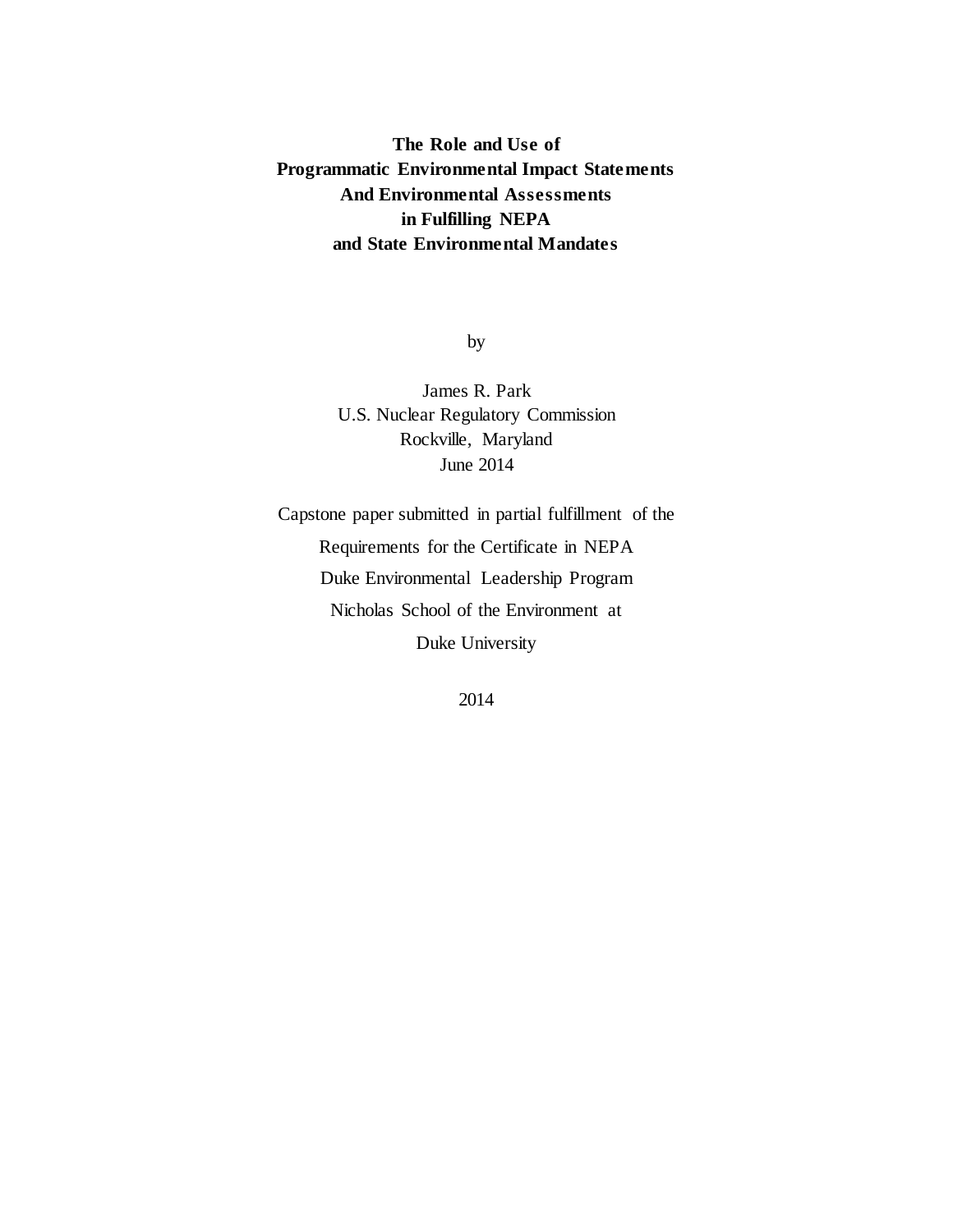# Abstract

The Council on Environmental Quality's (CEQ's) regulations in the Code of Federal Regulations (CFR), Title 40, Part 1500 (40 CFR 1500) implement Section 102(2) of the National Environmental Policy Act of 1969, as amended (NEPA). In doing so, the CEQ's regulations tell federal agencies what they must do to comply with the procedures and achieve the goals of NEPA. The CEQ's regulations at 40 CFR 1502.4(b) and (c) allow federal agencies to prepare environmental impact statements (EISs) on "broad actions" in which federal proposals can be evaluated geographically, generically, or by stage of technological development.

Federal agencies have prepared broad action EISs and programmatic Environmental Assessments (EAs), when appropriate, to help in complying with NEPA. For their part, State agencies also have prepared these types of broad action documents to meet the relevant environmental regulations of the State.

The purpose of this capstone paper is to provide a focused survey of programmatic EISs (or PEISs), generic EISs (or GEISs), and programmatic Environmental Assessments, that have been prepared by Federal and State agencies. This paper will further discuss the role and use of these "broad action" environmental documents in aiding the preparing agency's decision-making process while meeting that agency's regulatory mandate.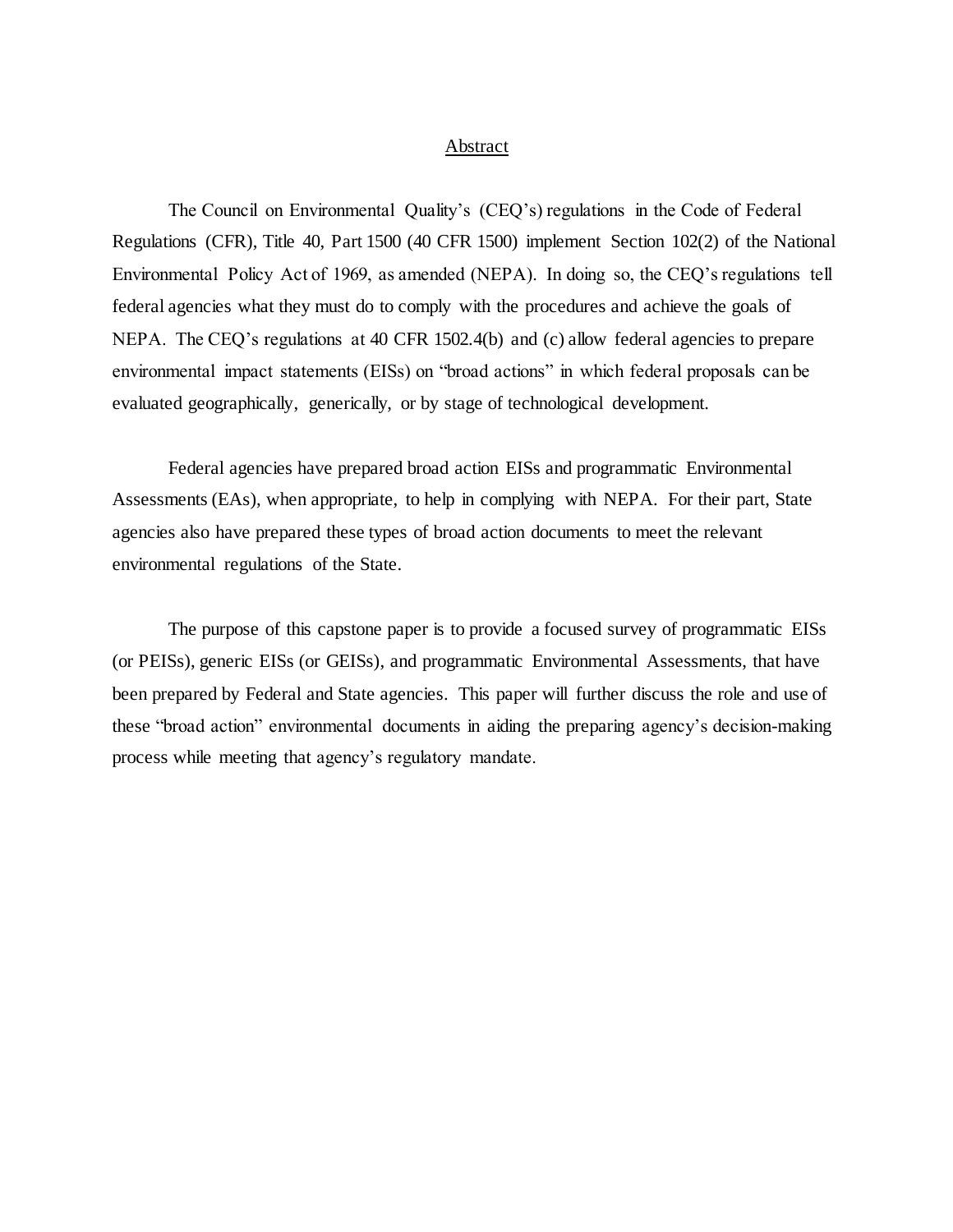# Introduction

The Council on Environmental Quality (CEQ) has promulgated regulations that implement Section 102(2) of the National Environmental Policy Act of 1969, as amended (NEPA). The CEQ's regulations, found in the Code of Federal Regulations (CFR), Title 40, Part 1500 (40 CFR 1500), tell federal agencies what they must do to comply with the procedures and achieve the goals of NEPA. These regulations are applicable to and binding on federal agencies for implementing the procedural provisions of NEPA.

The CEQ's regulations at 40 CFR 1502.4(b) and (c) address the preparation of environmental impact statements (EISs) on "broad actions" in which federal proposals can be evaluated geographically, generically, or by stage of technological development. 40 CFR  $1502.4(b)$  states that

> *"Environmental impact statements may be prepared, and are sometimes required, for broad federal actions such as the adoption of new agency programs or regulations (§1508.18). Agencies shall prepare statements on broad actions so that they are relevant to policy and are timed to coincide with meaningful points in agency planning and decisionmaking."*

### 40 CFR 1502.4(c) states:

*"When preparing statements on broad actions (including proposals by more than one agency), agencies may find it useful to evaluate the proposal(s) in one of the following ways:*

*(1) Geographically, including actions occurring in the same general location, such as body of water, region, or metropolitan area.*

*(2) Generically, including actions which have relevant similarities, such as common timing, impacts, alternatives, methods of implementation, media, or subject matter.*

*(3) By stage of technological development including federal or federally assisted research, development or demonstration programs for new technologies which, if applied, could significantly affect the quality of the human environment. Statements shall be prepared on such programs and shall be available before the program has reached a stage of investment or*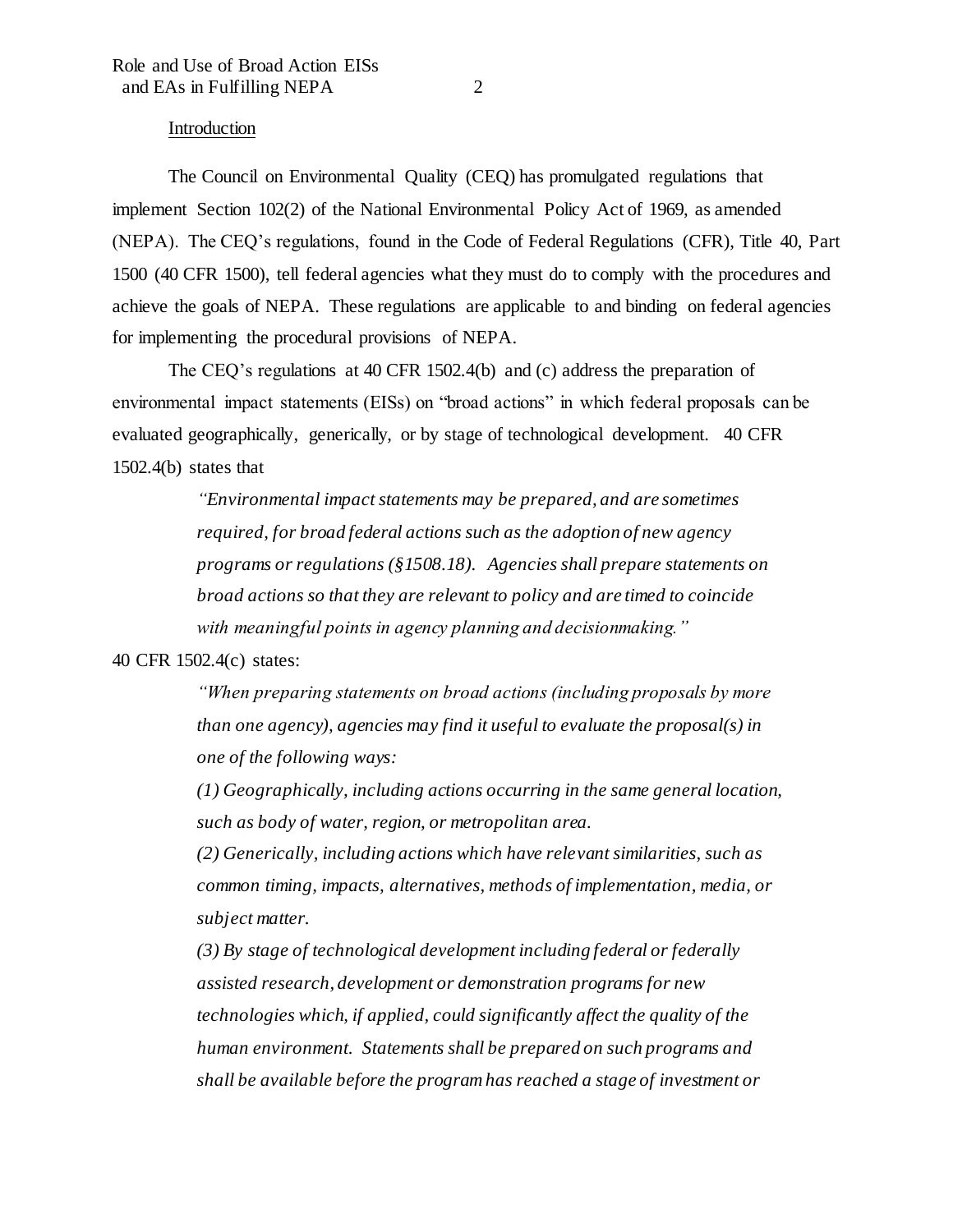*commitment to implementation likely to determine subsequent development or restrict later alternatives."*

The CEQ's regulations provide additional guidance as to the ways by which federal agencies can relate broad and "narrow actions" and avoid duplication and delay. Among the approaches identified are tiering and incorporation by reference. Tiering is intended to "eliminate repetitive discussions of the same issues and to focus on actual issues ripe for decision at each level of environmental review." (40 CFR 1502.20, 40 CFR 1508.28) Agencies may also incorporate by reference material from higher level documents (e.g., PEISs, GEISs, programmatic EAs) to lower (i.e., site-specific) documents, by citing and briefly describing the content incorporated (40 CFR 1502.21).

Broad action EISs have become known either as Programmatic EISs (PEISs) or Generic EISs (GEISs). The U.S. Department of State's NEPA-implementing regulations at 22 CFR 161.9(l) distinguish between these two types of EISs. GEISs review "the environmental effects that are generic or common to a class of … actions," while PEISs, on the other hand, focus on "the environmental effects of the program." In addition to these two types of broad action EISs, agencies, as appropriate, also may prepare programmatic Environmental Assessments (EAs) in complying with NEPA when the programmatic environmental effects are found to be not significant.

In this capstone paper, I survey a select number of PEISs, GEISs, and programmatic EAs prepared by both Federal and State agencies. The goals of the survey are to (1) examine the agency's expressed reasons for preparing the document; (2) discuss the manner in which the PEIS, GEIS, or programmatic EA met the agency's regulatory mandate; and (3) evaluate the agency's use of the document in its decision-making process on "narrow" agency actions. The PEISs, GEISs, and programmatic EA selected for this survey were prepared by or for the following agencies:

- U.S. Nuclear Regulatory Commission (NRC)
- U.S. Department of Energy (DOE)
- U.S. Bureau of Land Management (BLM)
- U.S. National Aeronautics and Space Administration (NASA)
- U.S. Food and Drug Administration (USDA)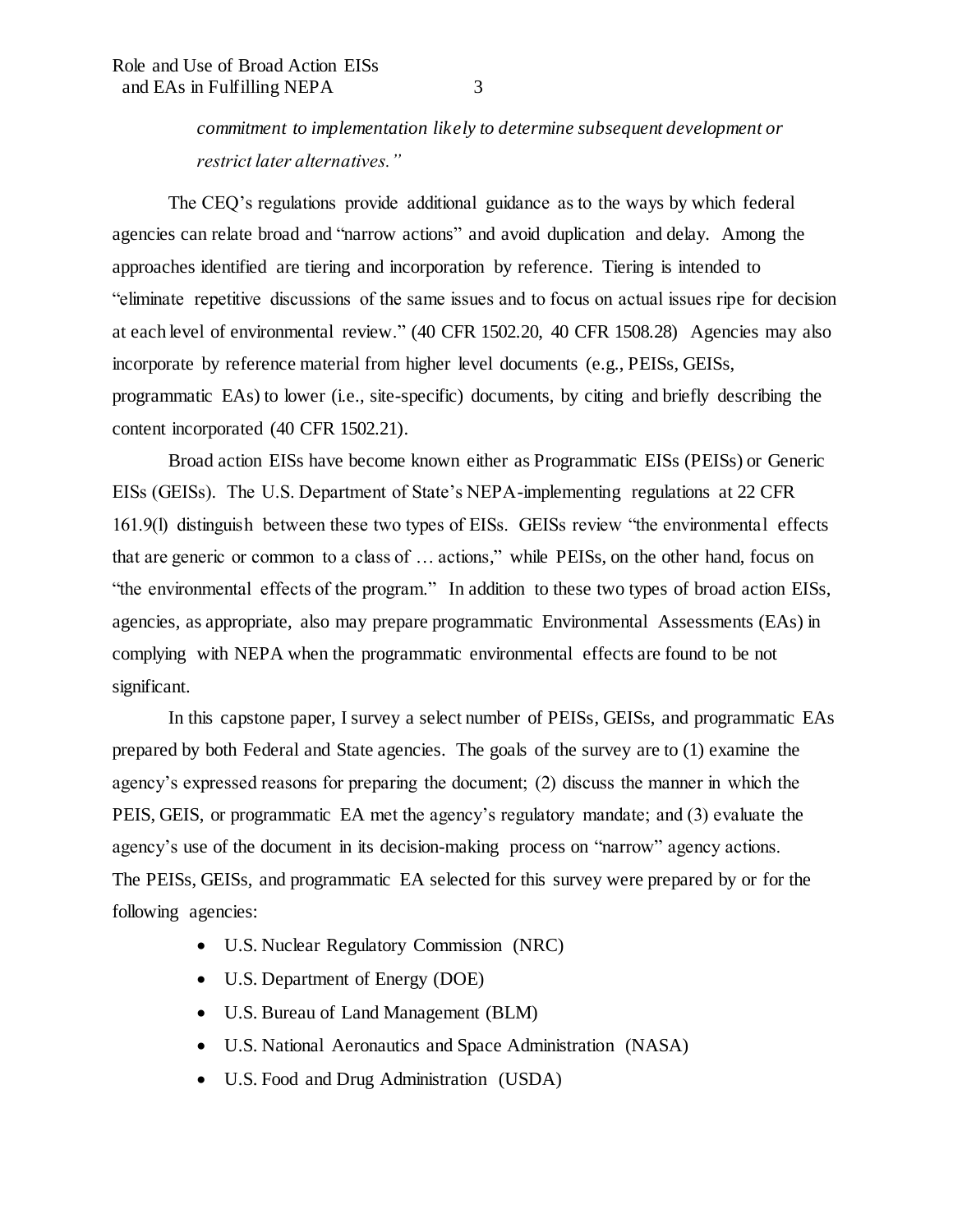- U.S. Food and Drug Administration, Forest Service (USFS)
- New York State Department of Environmental Conservation
- Minnesota Environmental Quality Board

# **Discussion**

I

#### *NRC GEIS for In-Situ Leach Uranium Milling Facilities*

The NRC is a federal agency created under the Energy Reorganization Act of 1974. This act split the Atomic Energy Commission into two separate agencies, the NRC and Energy Research and Development Agency (later called the DOE), with distinct regulatory missions. The NRC's mission is to license and regulate the Nation's civilian use of radioactive materials to protect public health and safety, promote the common defense and security, and protect the environment. In fulfilling part of NRC's mission to protect the environment during the use of radioactive materials, the agency has prepared GEISs for broad actions such as (1) the relicensing of nuclear power plants, (2) the handling and storage of spent nuclear reactor fuel, (3) the decommissioning of nuclear facilities, and (4) in support of rulemaking on radiological criteria for license termination.

In 2009, the NRC also completed preparation of a GEIS for in-situ uranium recovery (ISR) facilities (NRC, 2009). Under NRC's NEPA-implementing regulations in 10 CFR Part 51, the issuance of an NRC license to possess and use source material<sup>1</sup> for uranium milling requires the preparation of an EIS (see 10 CFR 51.20(b)(8)). The NRC determined that a GEIS would help in fulfilling this requirement by providing a starting point for NRC's NEPA analyses for site-specific license applications for new ISR facilities, as well as for applications to amend or renew existing ISR licenses (NRC, 2009). The GEIS assessed the potential environmental impacts associated with the construction, operation, aquifer restoration, and decommissioning of an ISR facility in four specified regions in the western United States where such future facilities were likely to be located.

Since the issuance of the GEIS in 2009, the NRC has completed five supplemental EISs (SEISs), each in support of an NRC licensing decision related to a site-specific ISR facility to be located in one of the four regions identified in the GEIS. In each SEIS, the NRC staff evaluated site-specific data and information to determine whether the applicant's proposed activities and

<sup>&</sup>lt;sup>1</sup> Source Material means: (1) Uranium or thorium, or any combination thereof, in any physical or chemical form or (2) ores which contain by weight one-twentieth of one percent (0.05%) or more of: (i) Uranium, (ii) thorium or (iii) any combination thereof.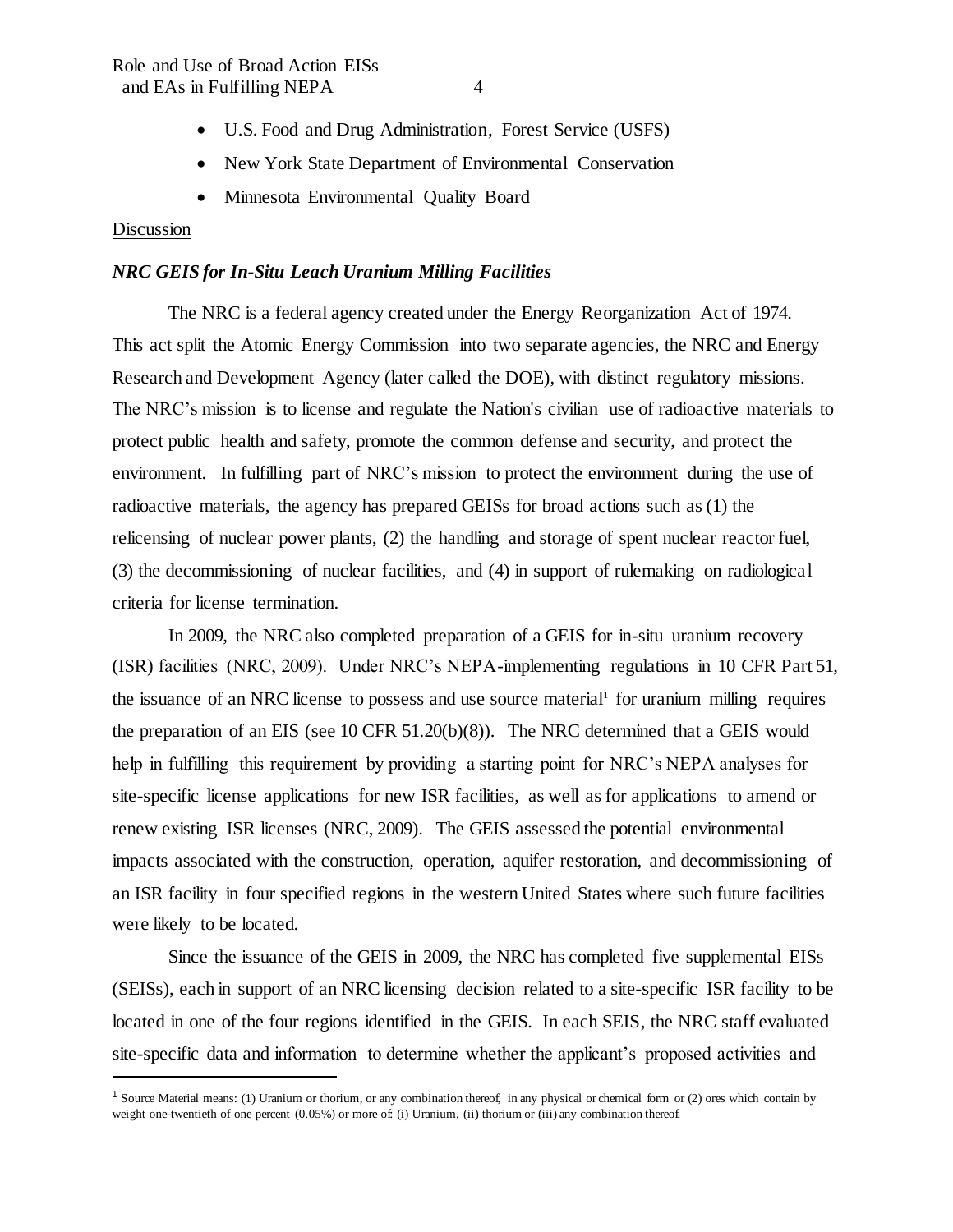the site's characteristics were consistent with those evaluated in the GEIS. NRC staff then determined relevant sections, findings, and environmental impact conclusions in the GEIS that could be incorporated by reference into the SEIS and areas that required additional analysis.

# *DOE PEIS for Alternative Strategies for the Long-Term Management and Use of Depleted Uranium Hexafluoride*

As discussed previously, the DOE was created in 1974 as part of the split of the Atomic Energy Commission. The DOE's current mission is to ensure America's security and prosperity by addressing its energy, environmental and nuclear challenges through transformative science and technology solutions (http://energy.gov/mission).

In 1999, the DOE published the "*Final Programmatic Environmental Impact Statement for Alternative Strategies for the Long-Term Management and Use of Depleted Uranium Hexafluoride*" (DOE, 1999a). Recognizing the need for a strategy to manage stockpiles of depleted uranium hexafluoride  $(UF_6)$  at three DOE sites, the DOE prepared the PEIS to assess the potential environmental impacts of alternative strategies for achieving the safe long-term storage, use, or disposal of the depleted  $UF_6$  inventory at these sites. The DOE recognized that additional NEPA analyses were likely once the long-term strategy had been selected, with these additional analyses evaluating issues such as where to locate facilities, which specific technologies or processes to use, and what site-specific impacts might result from construction and operations. In the Record of Decision issued for the PEIS (DOE, 1999b), DOE decided to (1) promptly convert the depleted  $UF_6$  inventory to a more stable uranium oxide form; (2) use the resultant depleted uranium oxide as much as possible, storing the remaining for potential uses or disposal; and (3) convert the depleted UF<sub>6</sub> to depleted uranium metal only if uses for the metal were available. DOE, however, did not select specific sites for the conversion facilities.

In 2004, the DOE published two site-specific EISs for the construction and operation of separate depleted  $UF_6$  conversion facilities at the Paducah, Kentucky, and Portsmouth, Ohio, sites (DOE, 2004a, 2004b). These EISs considered the construction, operation, maintenance, and decontamination and decommissioning of a proposed depleted  $UF_6$  conversion facility at three locations within each site; transportation of depleted uranium conversion products and waste materials to a disposal facility; transportation and sale of the hydrogen fluoride (HF) produced as a conversion co-product; and neutralization of HF to calcium fluoride and its sale or disposal in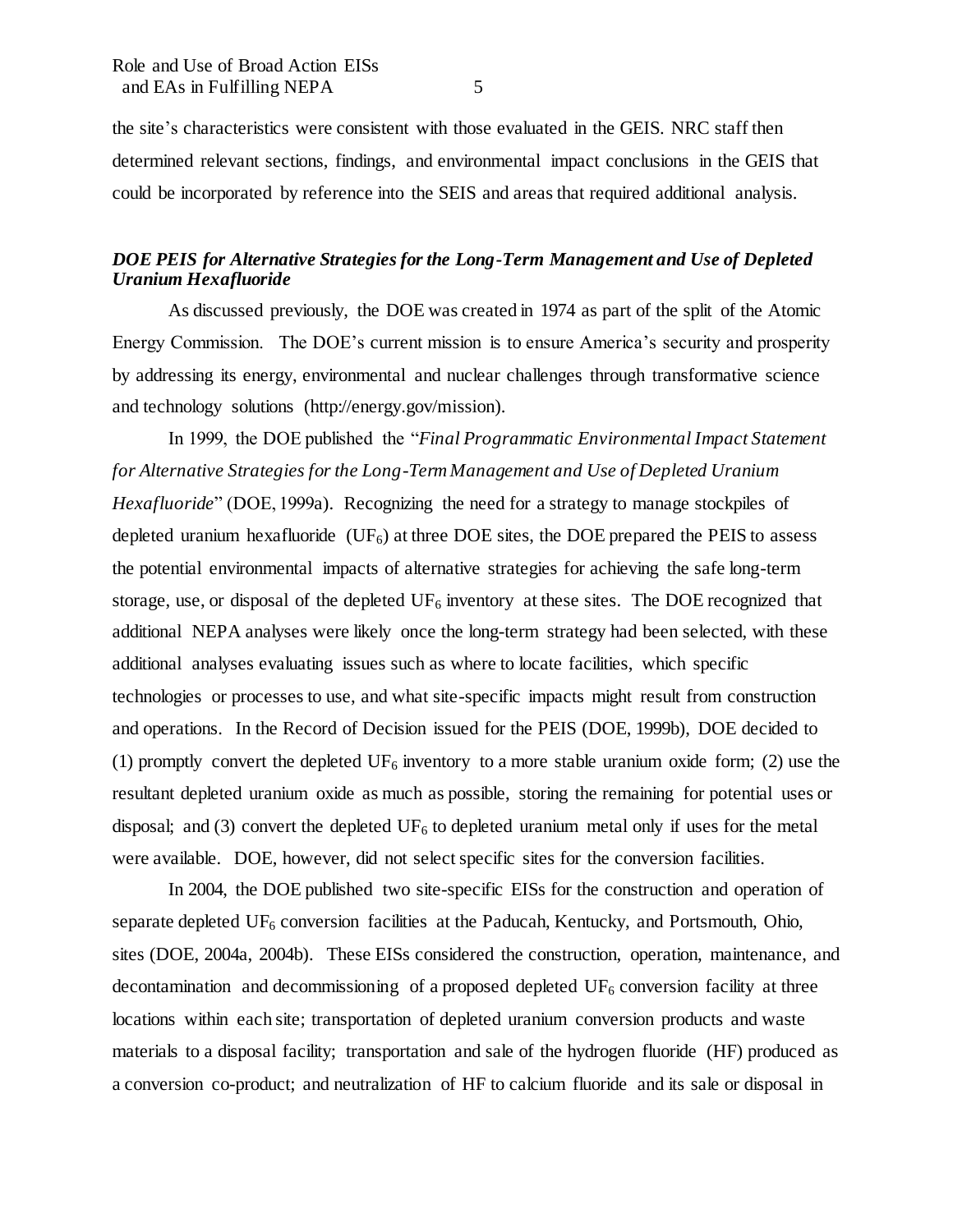the event that the HF product is not sold. Both depleted  $UF_6$  conversion facilities have been constructed and are currently converting the nation's 800,000 metric ton inventory of depleted  $UF<sub>6</sub>$  to more benign forms for sale, ultimate disposal or long-term storage.

### *BLM PEIS for Geothermal Leasing in the Western United States*

In August 2005, the U.S. Congress enacted the Energy Policy Act of 2005, *Public Law 109-58*, which recognized the increasing demand for renewable energy and the need to facilitate leasing decisions for geothermal resources on public lands. Section 225 of that Act, titled "Coordination of Geothermal Leasing and Permitting on Federal Lands," required that the Secretary of the Interior and Secretary of Agriculture establish a program for reducing by 90 percent the backlog of geothermal lease applications that were pending as of January 1, 2005. The Act also mandated that action be taken by August 8, 2010.

Partially in response, the BLM in cooperation with the USFS, prepared the "*Final Programmatic Environmental Impact Statement (PEIS) for Geothermal Leasing in the Western United States*," with the expressed purposes of (1) to make geothermal leasing decisions on 19 pending lease applications submitted prior to January 1, 2005; and (2) to facilitate geothermal leasing decisions on other existing and future lease applications and nominations on the federal mineral estate in 12 western States, including Alaska (BLM, 2008a). The BLM and USFS proposed to allocate hundreds of millions of acres of public lands and National Forest System lands as open to geothermal leasing. In doing so, the BLM and USFS developed a comprehensive list of stipulations, best management practices (BMPs), and procedures to serve as consistent guidance for future geothermal leasing and development on public and National Forest System lands. The PEIS programmatically evaluated direct and indirect impacts based on the foreseeable on-the-ground actions, including exploration, drilling, and utilization. Beyond some general and programmatic discussion of the possible effects, the PEIS did not include evaluations for site-specific issues associated with on-the-ground actions of geothermal exploration, drilling, utilization, or reclamation and abandonment (BLM, 2008a).

Based on the PEIS analysis, the BLM amended 114 land use plans in order to allocate roughly 111 million acres of BLM-administered lands as open to geothermal leasing and to adopt a reasonably foreseeable development scenario, stipulations, BMPs, and leasing procedures for geothermal resources in 11 western States and Alaska (BLM, 2008b).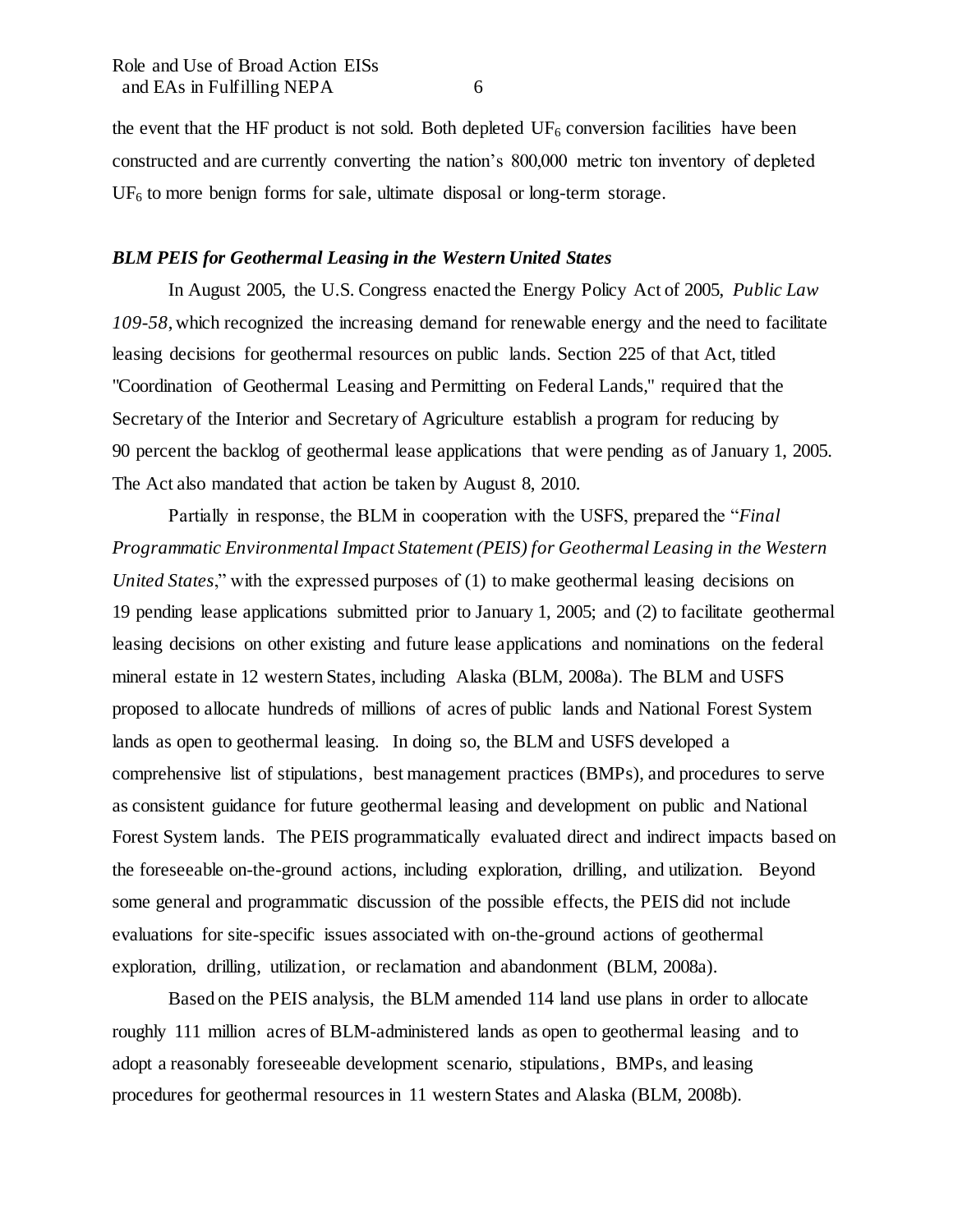Additionally, the PEIS provided information that the USFS could use to facilitate subsequent consent decisions for any leasing on National Forest System lands.

In public workshops for the PEIS, BLM stated its intent that, upon receiving future geothermal lease nominations or applications, the affected BLM offices would be able to determine conformance with the appropriate Land Use Plan and also a NEPA adequacy evaluation. BLM's goal was to determine that its lease sale decisions could be made without further plan amendments or NEPA analysis, unless new information or special circumstances required additional environmental evaluation (BLM, 2009).

An example of the "site-specific" use of the BLM PEIS was with the USFS's *Final Environmental Impact Statement for Geothermal Leasing on the Humboldt-Toiyabe National Forest*" (USFS, 2012). In this case, the USFS determined that additional site-specific environmental analysis was needed to supplement the BLM PEIS in order for the USFS to make a decision about providing concurrence/consent to the BLM to lease lands in the Humboldt-Toiyabe National Forest for the purpose of developing geothermal resources (USFS, 2012). Therefore, the USFS prepared an EIS tiered to and incorporating by reference appropriate elements of the BLM PEIS (e.g., resource impact analysis, stipulations, leasing procedures, and BMPs), but with an analysis refined to include other, more site-specific protective provisions. Subsequent site-specific ground-disturbing geothermal exploration or development projects would require further environmental analysis, such as an environmental assessment or an EIS that could tier to the 2012 site-specific EIS and the 2008 PEIS (USFS, 2012).

# *NASA Programmatic "Environmental Assessment for Launch of NASA Routine Payloads on Expendable Launch Vehicles"*

NASA was established under the National Aeronautics and Space Act of 1958 for the purposes, in part, to "plan, direct, and conduct aeronautical and space activities; [and] arrange for participation by the scientific community in planning scientific measurements and observations to be made through use of aeronautical and space vehicles, and conduct or arrange for the conduct of such measurements and observations." Among NASA's stated objectives under the Act is "(t)he preservation of the role of the United States as a leader in aeronautical and space science and technology and in the application thereof to the conduct of peaceful activities within and outside the atmosphere."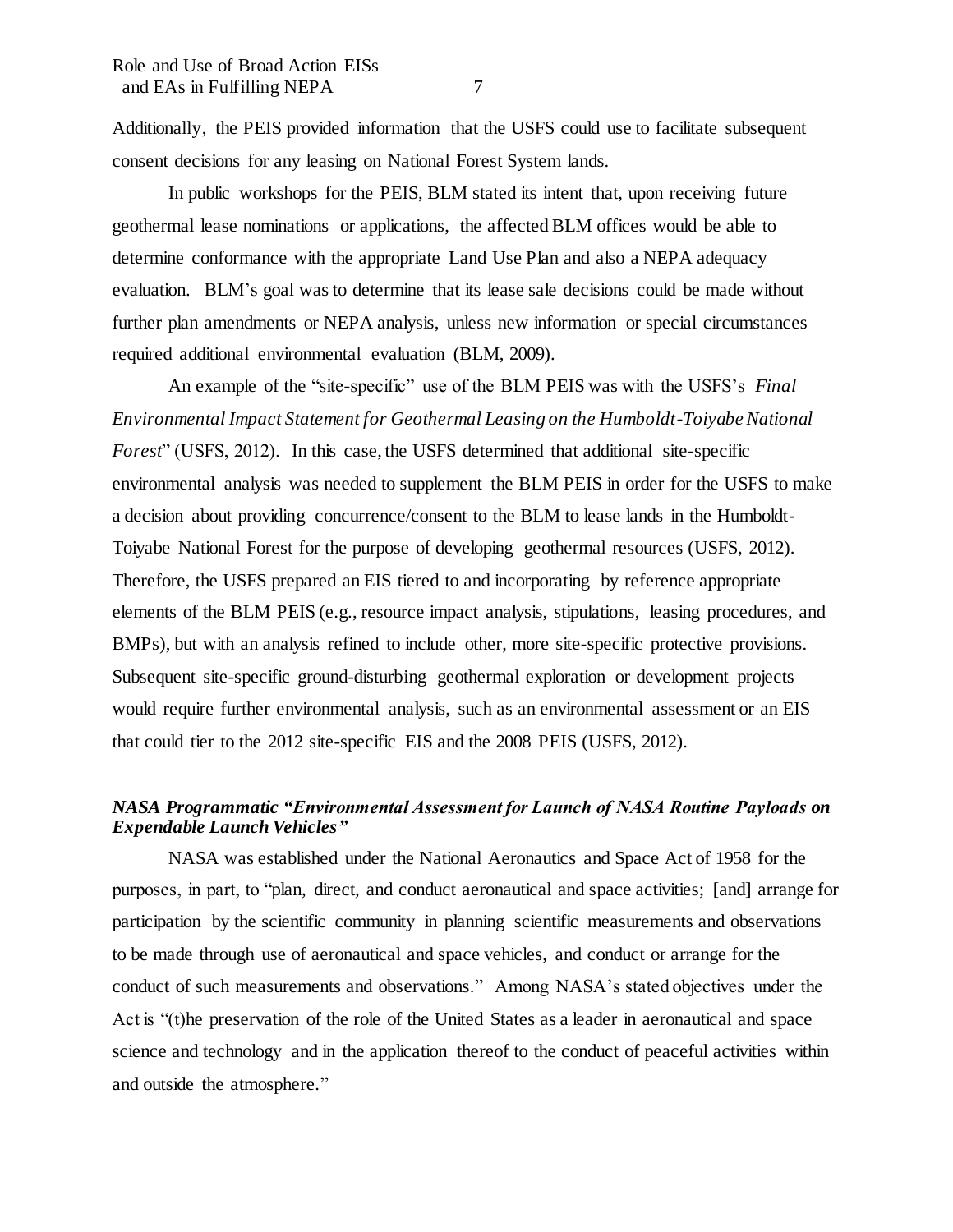NASA recognized the need for a programmatic assessment given its objectives of U.S. space and Earth exploration and the use of a continuing series of scientific spacecraft to be designed, built, and launched into Earth orbit or towards other bodies in our solar system. In November 2011, NASA published the "*Final Environmental Assessment for Launch of NASA Routine Payloads on Expendable Launch Vehicles*" (NASA, 2011a). In programmatically analyzing the associated environmental impacts, the design and operational characteristics of the routine payloads were rigorously bounded (NASA, 2011a). Additionally, these spacecraft would use the materials, launch vehicles, facilities, and operations normally and customarily employed at the designated launch sites. The 2011 EA incorporated by reference the existing NEPA documentation for the launch vehicles and payload processing facilities to be used.

Updating a 2002 document that focused on launches from Cape Canaveral Air Force Station in Florida and Vandenburg Air Force Base in California, the 2011 EA added additional launch vehicle families and the additional launch sites of (1) the Ronald Reagan Ballistic Missile Defense Test Site at the U.S. Army Kwajalein Atoll in the Republic of the Marshall Islands; (2) NASA's Wallops Flight Facility in Virginia; and (3) the Kodiak Launch Complex in Alaska.

In its Finding of No Significant Impact or FONSI (NASA, 2011b), NASA noted that (1) routine payloads would not increase the launch rates nor use launch systems beyond the scope of approved programs at the launch sites; and (2) no significant new circumstances or information related to environmental concerns associated with the launch vehicles had been identified that would affect earlier NASA environmental findings. NASA also stated that as a specific new spacecraft mission was defined, the mission first will be reviewed to determine whether it falls within or outside the scope of the programmatic EA, and if so, an additional environmental review would be conducted and documented, as appropriate (NASA, 2011b).

# *USDA PEIS on Fruit Fly Cooperative Control Program*

The USDA is authorized under Title IV – Plant Protection Act, *Public Law 106-224, 114 Stat. 438-455*, to take measures to prevent the dissemination of a plant pest that is new or is not known to be widely prevalent or distributed within or throughout the United States. Recognizing the destructive potential of fruit flies and the serious threat they represent to U.S. agriculture, the USDA, Animal and Plant Health Inspection Service (APHIS) had, in concert with State agricultural agencies, responded often in expensive, complex and even controversial emergency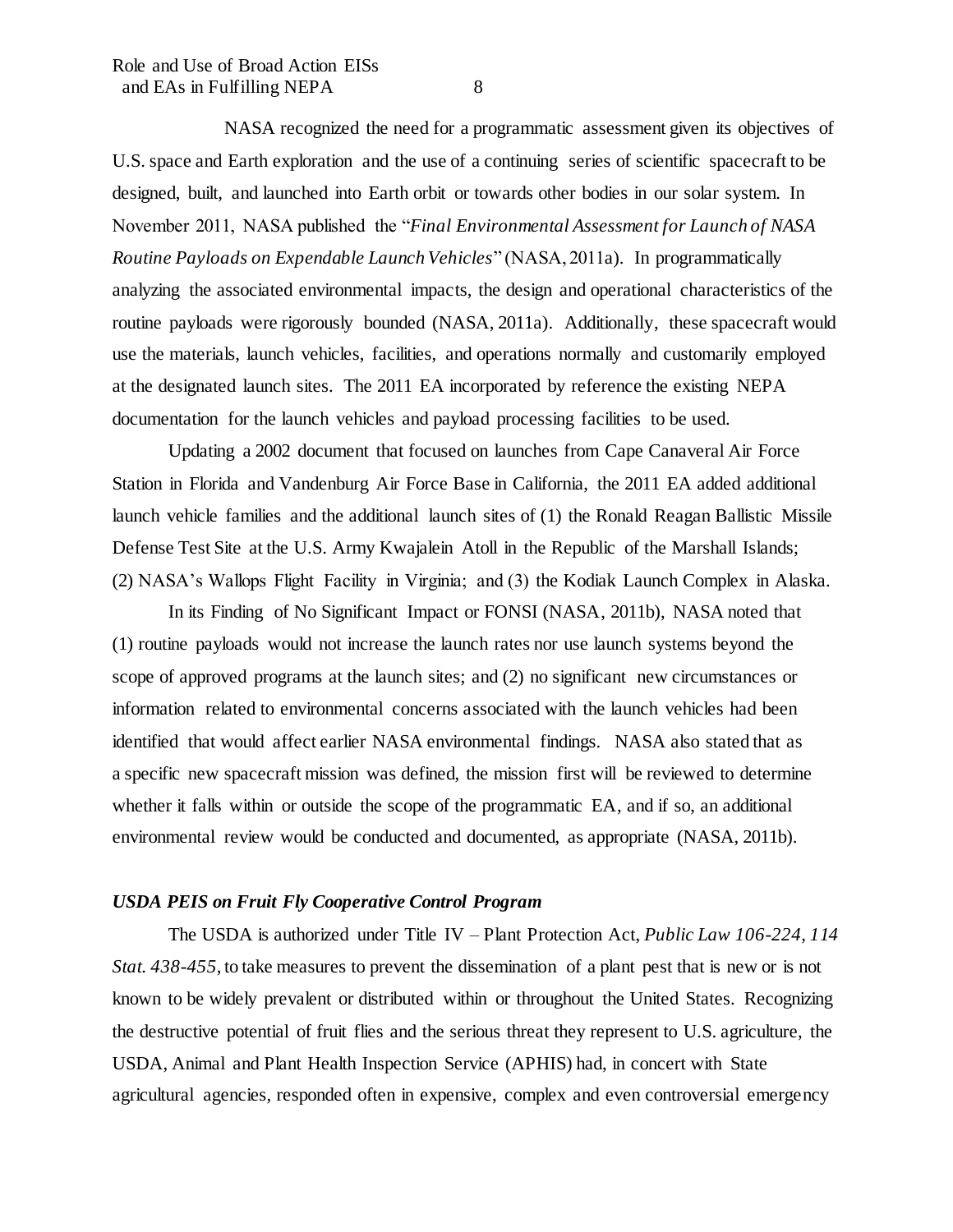actions to exclude, detect, and eradicate the fruit fly pests. In 2001, APHIS, in cooperation with other federal and state agencies, prepared the "*Fruit Fly Cooperative Control Program — Final Environmental Impact Statement*" (USDA, 2001).

The 2001 EIS was a broad, programmatic analysis of the alternatives for fruit fly programs that collectively make up the Fruit Fly Cooperative Control Program (USDA, 2001). The document focused on then available program control methods and the associated environmental impacts by providing an overview of the programs and incorporating by reference previous fruit fly species-specific control programs. The EIS also identified the specific procedures which APHIS would follow prior to implementing a program, to ensure that sitespecific characteristics of the program area are considered (USDA, 2001). The site-specific environmental reviews would then summarize and incorporate by reference the programmatic analyses in the EIS. The EIS also identified the site-specific aspects of the program areas to be considered (e.g., land use patterns, human population density) and presented the specific procedures for the site-specific evaluations.

Two recent site-specific applications of the EIS occurred in 2012, to address respectively, infestations of Mexican fruit flies in Cameron County, Texas and of Mediterranean fruit flies in Rancho Cucamonga, San Bernardino County, California. For both of these infestations, APHIS prepared Environmental Assessments (EAs) to analyze the environmental consequences of alternatives considered to eradicate the subject fruit fly populations, and to consider the sitespecific environmental issues relevant to the implemented eradication program (USDA, 2012a, 2012b). In each EA, APHIS incorporated by reference the alternatives analysis from the 2001 EIS, along with other fruit fly-specific chemical risk assessments and insecticide risk assessments, to support its analysis. Both EAs were issued in the same month as the respective identification of the fruit fly infestation and supported a timely response to the destructive potential of these fruit fly populations.

### *USFS's PEIS on National Forest System Land Management Planning*

The Secretary of Agriculture is vested with broad authority to make rules: "to regulate occupancy and use and to preserve [the forests] from destruction" (16 U.S.C. 551). The Multiple-Use Sustained Yield Act of 1960 authorizes and directs that the national forests be managed under principles of multiple use and to produce sustained yield of products and services and for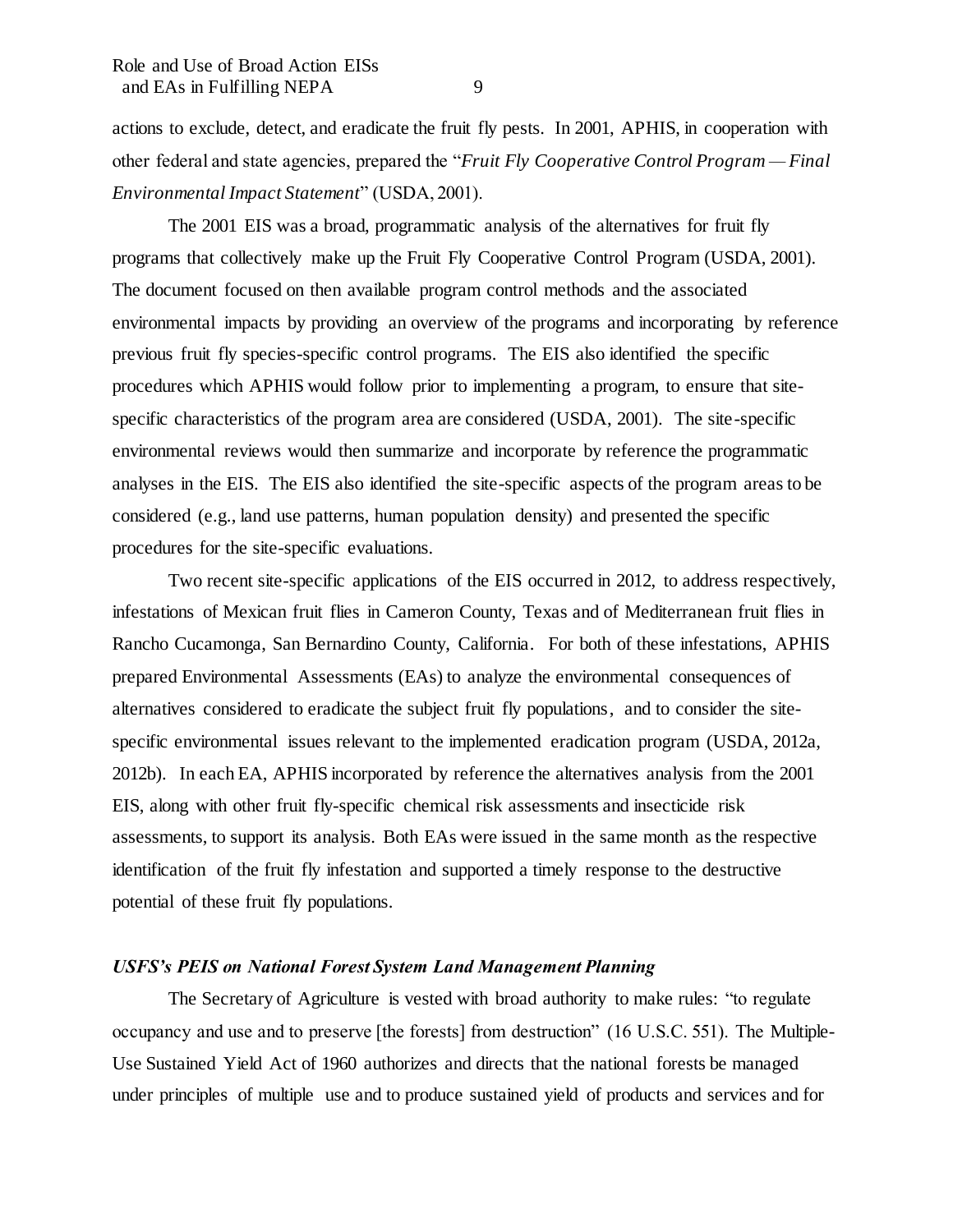other purposes. The National Forest Management Act of 1976 directs the Secretary to promulgate regulations for the development and revision of land management plans and prescribes a number of provisions that the regulations shall include, but not be limited to  $(16 \text{ U.S. C } 1600 \text{ (g)}).$ 

In 2012, the USFS published the "*Final Programmatic Environmental Impact Statement – National Forest System Land Management Planning*" (USFS, 2012a). This PEIS was prepared in support of a new USFS regulation (i.e., planning rule) to guide the development, revision, and amendment of land management plans for units of the National Forest System. The purpose of and the need for the new planning rule was to provide the direction for national forests and grasslands to develop, revise, and amend land management plans to enable land managers to consistently and efficiently respond to social, economic, and ecological conditions. The preferred alternative in the PEIS would require preparation of an EIS and a Record of Decision for new plans and plan revisions. This alternative would provide guidance for plans to require monitoring that evaluates changes on the unit and across the broader landscape. Monitoring would be used to assess progress toward achieving desired conditions in plans, and for evaluating whether there is a need for re-assessment and plan revision or amendment.

The USFS planning rule supported by the PEIS analysis was published in the *Federal Register* on April 9, 2012, and it became effective on May 9, 2012 (USFS, 2012b). Since then, the USFS has released proposed planning directives for public review and comment. These directives are the key set of agency guidance documents that direct implementation of the 2012 planning rule (http://www.fs.usda.gov/planningrule).

## *NYSDEC GEIS on the Oil, Gas, and Solution Mining Regulatory Program*

In New York, the State Environmental Quality Review Act has as its basic purpose "to incorporate the consideration of environmental factors into the existing planning, review and decision-making processes of state, regional and local government agencies at the earliest possible time." The State regulations implementing this Act allow the preparation of a GEIS for separate actions having similar types of impacts.

In 2011, the New York State Department of Environmental Conservation (NYSDEC) published the "*Revised Supplemental Draft GEIS on the Oil, Gas and Solution Mining Regulatory Program – Well Permit Issuance for Horizontal Drilling and High-Volume*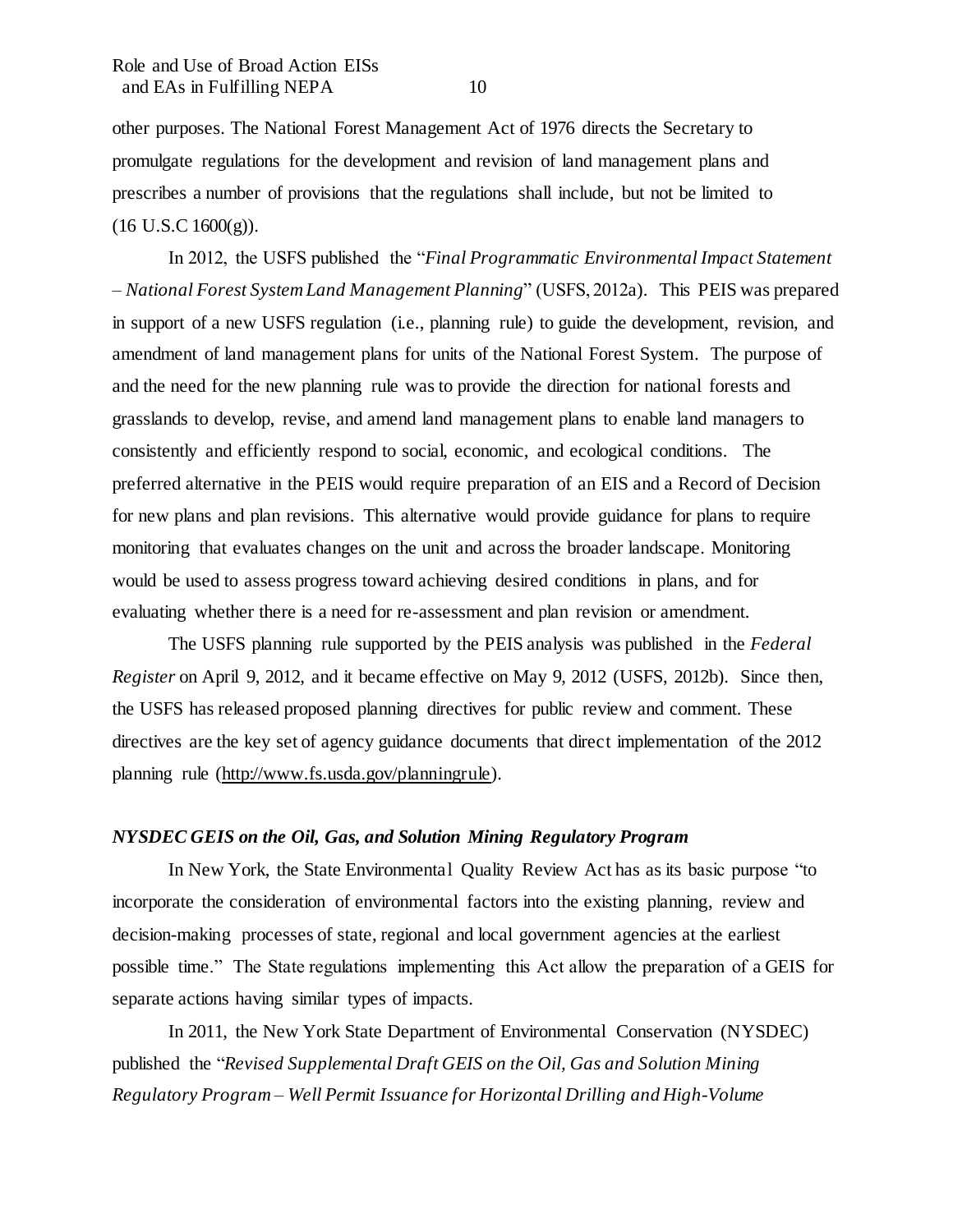*Hydraulic Fracturing to Develop the Marcellus Shale and Other Low-Permeability Gas Reservoirs*" (NYSDEC, 2011). NYSDEC identified high-volume hydraulic fracturing as "an approach to extracting natural gas in New York that raises new, potentially significant, adverse impacts" that were not studied previously in a 1992 GEIS on the State's oil, gas and solution mining regulatory program. The revised draft SGEIS discusses in detail high-volume hydraulic fracturing and describes the potential significant environmental impacts from this activity as well as measures that would fully or partially mitigate the identified impacts (NYSDEC, 2011). Specific mitigation measures would be adopted as part of the NYSDEC Final GEIS in the event high-volume hydraulic fracturing is authorized in New York.

NYSDEC's public internet site for the Revised Supplemental Draft GEIS stated that NYSDEC had received more than 60,000 public comments on the document (http://www.dec.ny.gov/energy/47554.html). Following resolution of those comments and issuance of the Final SGEIS, the NYSDEC would then process and, as appropriate, issue well permits for gas well development using high-volume hydraulic fracturing in accordance with both the 1992 GEIS and the Final SGEIS.

#### *MEQB GEIS on Timber Harvesting and Forest Management*

The Minnesota Environmental Quality Board (MEQB) was established by the Minnesota Legislature in 1973 to serve as an interdepartmental forum for addressing and resolving environmental problems and issues. Under Minnesota Rules 4410.3800: Subpart 5, criteria are provided for the preparation of a GEIS, among which is the potential for significant environmental effects as a result of the cumulative impacts of such projects.

In 1994, in response to a growing concern about the impact of increased timber harvesting on Minnesota's environment, MEQB contracted for the preparation of the "*Final Generic Environmental Impact Statement Study on Timber Harvesting and Forest Management in Minnesota*" (MEQB, 1994). The GEIS examined the impacts of timber harvesting and forest management on Minnesota's environment and on relevant sectors of the state and regional economies with an emphasis on the examination of cumulative impacts of timber harvesting and forest management activities occurring on all timberlands in Minnesota. The GEIS assessed three levels of statewide timber harvesting activity as the basis for incremental analyses of the potential impacts of timber harvesting and forest management.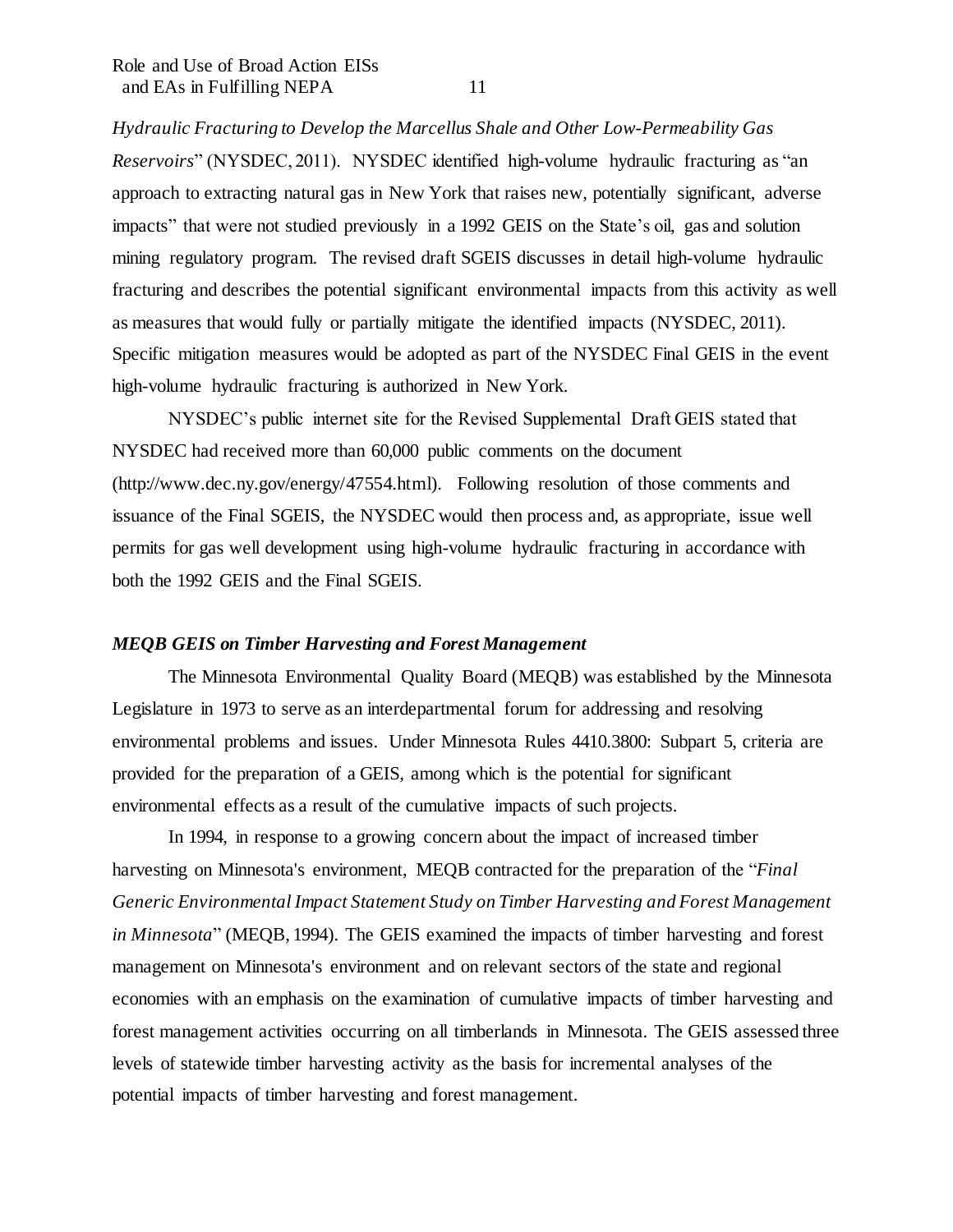Since its publication, topical areas identified in the GEIS have been used to develop timber harvest and forest management guidelines that were integrated with the existing best management practice publications (Minnesota Department of Natural Resources, 2010). These guidelines, issued in 1996, were revised and republished in 2005 and later modified in 2007 to include biomass harvesting guidelines for forestlands, brushlands and open lands.

#### **Conclusion**

The CEQ's regulations at 40 CFR 1502.4(b) and (c) allow federal agencies to prepare EISs on "broad actions" in which federal proposals can be evaluated geographically, generically, or by stage of technological development. This capstone paper surveyed 7 broad action EISs (i.e., PEISs and GEISs) and a programmatic EA, for the purpose of evaluating the role and usefulness of these types of documents in meeting an agency's compliance with NEPA or State environmental mandates, consistent with the agency's regulatory authorities.

As shown in this paper, federal and state regulatory agencies have used programmatic EISs or EAs to (1) establish criteria for subsequent site- or technologically-specific environmental analyses (e.g., NRC's licensing of uranium recovery facilities, NASA's approval of routine payload launches, USDA's authorizing of fruit fly eradication programs, and NYSDEC's permitting of high-volume hydraulic fracturing); (2) support agency rulemaking and guideline development efforts (e.g., USFS's planning rule for National Forest System land management, MEQB's timber harvesting guidelines); and (3) support agency program decisions (e.g., DOE's long-term management of  $DUF_6$  stockpiles, BLM's permitting of geothermal leasing in the western U.S.).

When these programmatic EISs and EAs have been used in an agency's decision process for site- or technologically-specific actions, the agency has made use of tiering and incorporation by reference to link the programmatic and "narrow action" documents and to support environmental impact conclusions in the site- or technologically-specific document. Tiering and incorporation by reference, as discussed previously, are recommended approaches in the CEQ's regulations. Using these approaches also allowed the regulatory agency to account for site characteristics and the technology specific to the permitting or licensing decision, such that additional environmental analysis could be performed if warranted.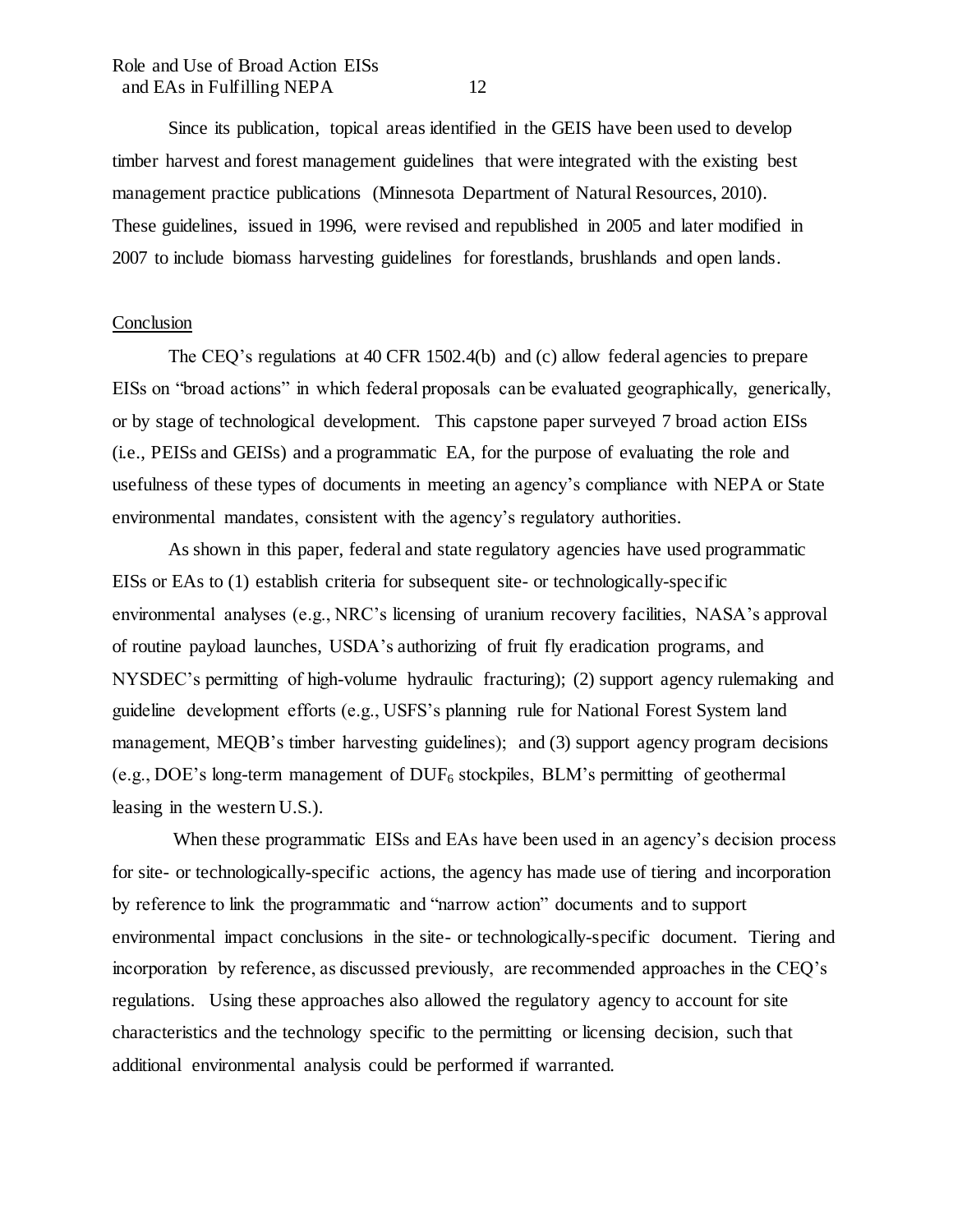Finally, in preparing these programmatic EISs and EAs, agencies have consistently done so within the legal authority and mandates that govern the respective agency's actions. Agencies have demonstrated that, when used consistent with the CEQ's NEPA regulations, programmatic EISs and EAs can aid the agency decision-making process.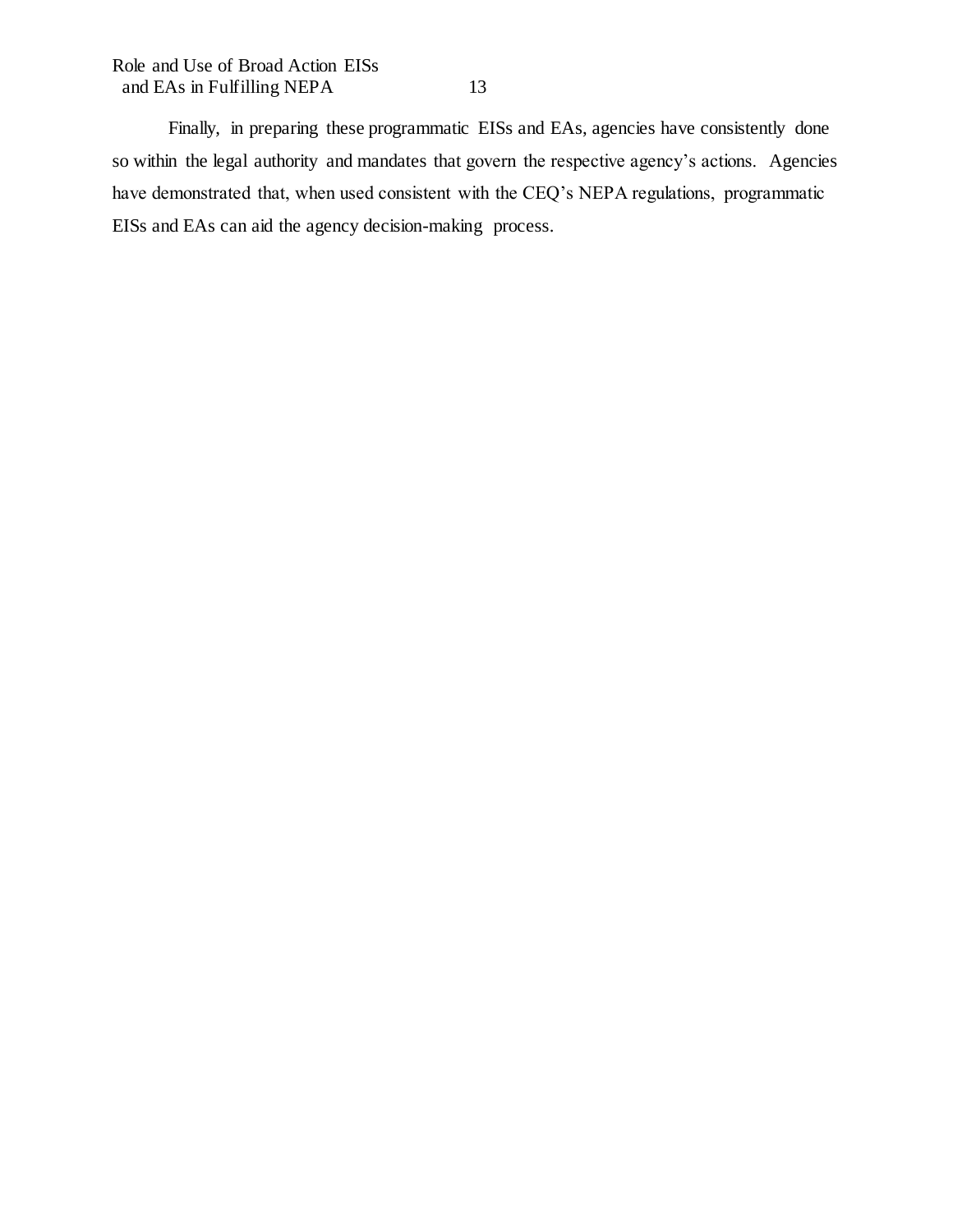# References

BLM (U.S. Bureau of Land Management), 2009. "The Geothermal Leasing PEIS: A User's Guide – April, May, and June 2009 Workshops Across The West." http://www.blm.gov/pgdata/ etc/medialib/blm/wo/MINERALS\_\_REALTY\_\_AND\_RESOURCE\_PROTECTION\_/energy/ geothermal\_eis/workshops.Par.69640.File.dat/Geothermal\_PEIS.pdf.

BLM, 2008a. "Final Programmatic Environmental Impact Statement (PEIS) for Geothermal Leasing in the Western United States." http://www.blm.gov/ pgdata/etc/medialib/blm/wo/MINERALS\_\_REALTY\_\_AND\_RESOURCE\_PROTECTION\_/en ergy/geothermal\_eis/final\_programmatic.Par.95063.File.dat/Geothermal\_PEIS\_final.pdf. October 2008.

BLM, 2008b. "Notice of Availability of the Record of Decision and Approved Resource Management Plan Amendments for Geothermal Leasing in the Western United States." *Federal Register* vol. 73, No. 250, pages 79900-79902. December 30, 2008.

DOE (U.S. Department of Energy), 2004a. "Final Environmental Impact Statement for Construction and Operation of a Depleted Uranium Hexafluoride Conversion Facility at the Paducah, Kentucky, Site." DOE/EIS-0359. June 2004.

DOE, 2004b. "Final Environmental Impact Statement for Construction and Operation of a Depleted Uranium Hexafluoride Conversion Facility at the Portsmouth, Ohio, Site." DOE/EIS-0360. June 2004.

DOE, 1999a. "Final Programmatic Environmental Impact Statement for Alternative Strategies for the Long-Term Management and Use of Depleted Uranium Hexafluoride." http://web.ead.anl.gov/uranium/documents/nepacomp/peis/index.cfm . DOE/EIS-0269. April 1999.

DOE, 1999b. "Record of Decision for Long-Term Management and Use of Depleted Uranium Hexafluoride." *Federal Register* vol. 64, No. 153, pages 43358-43364. August 10, 1999.

MEQB (Minnesota Environmental Quality Board), 1994. "Final Generic Environmental Impact Statement Study on Timber Harvesting and Forest Management in Minnesota." Prepared by Jaakko Poyry Consulting, Inc. http://www.forestry.umn.edu/prod/groups/cfans/@pub/ @cfans/@forestry/ documents/asset/cfans\_asset\_184855.pdf. April 1994.

Minnesota Department of Natural Resources, 2010. "Timber Harvesting and Forest Management Guidelines on Public and Private Forest land in Minnesota – Monitoring for Implementation 2009." Richard Dahlman & Dick Rossman, Minnesota Department of Natural Resources Division of Forestry. http://mn.gov/frc/documents/council/site-level/ MNDNR\_FMG\_ monitoring 2009 report.pdf.